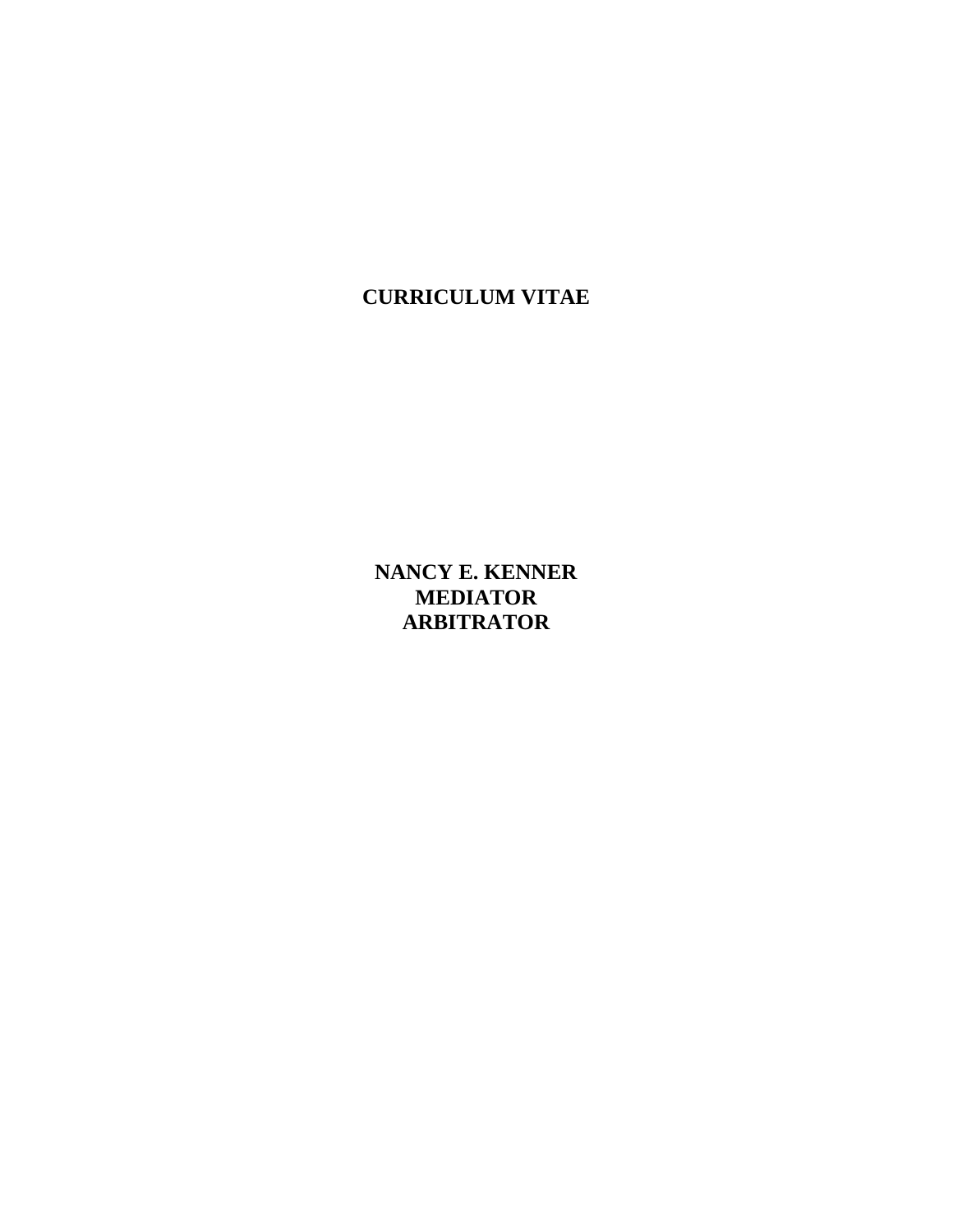## **NANCY E. KENNER**

4717 Grand Ave., Ste. 830 Kansas City, MO 64112 816-931-6300 Email: [nancy@jaydaughertymediation.com](mailto:nancy@jaydaughertymediation.com)

| <b>EDUCATION</b>                                           | University of Missouri - Columbia, Columbia, Missouri<br>Juris Doctor, 1983 (cum laude)<br>University of Missouri – Columbia, Columbia, Missouri<br>Bachelor of Arts in English, 1980 (cum laude)                                                                                                                                                                                                                                                         |
|------------------------------------------------------------|-----------------------------------------------------------------------------------------------------------------------------------------------------------------------------------------------------------------------------------------------------------------------------------------------------------------------------------------------------------------------------------------------------------------------------------------------------------|
| <b>MEDIATION</b><br><b>HISTORY</b>                         | I trained in mediation in the early 1990's when our local<br>federal court was selected to do a pilot Early Assessment<br>Program which required 1/3 of cases to mediate in the first 90<br>days. As mediation as a practice got off the ground, I did a<br>relatively low number per year but pretty quickly averaged<br>50-60 per year. This number has increased significantly over the<br>last 5 years as I have transitioned out of my law practice. |
| <b>WORK HISTORY</b>                                        | Jay Daugherty Mediation and Arbitrations, Kansas City,<br>Missouri<br>August $1, 2021$ – Present<br>The Kenner Law Firm, P.C., Kansas City, Missouri<br>$1993$ – Present<br>Civil litigation with an emphasis on plaintiff's personal injury and<br>medical malpractice cases and mediation<br>Blackwell Sanders Matheny Weary & Lombardi L.C., Kansas<br>City, Missouri<br>$1984 - 1993$                                                                 |
|                                                            | Partner in litigation handling various types of defense matters and<br>mediation<br>The Honorable Howard F. Sachs, Western District of Missouri,<br>Kansas City, Missouri<br>$1983 - 1984$<br>Federal clerkship                                                                                                                                                                                                                                           |
| <b>COMMITTEE</b><br><b>POSITION AND</b><br><b>TRAINING</b> | <b>Supreme Court Committee on Alternative Dispute Resolution</b><br>1996 - 2002                                                                                                                                                                                                                                                                                                                                                                           |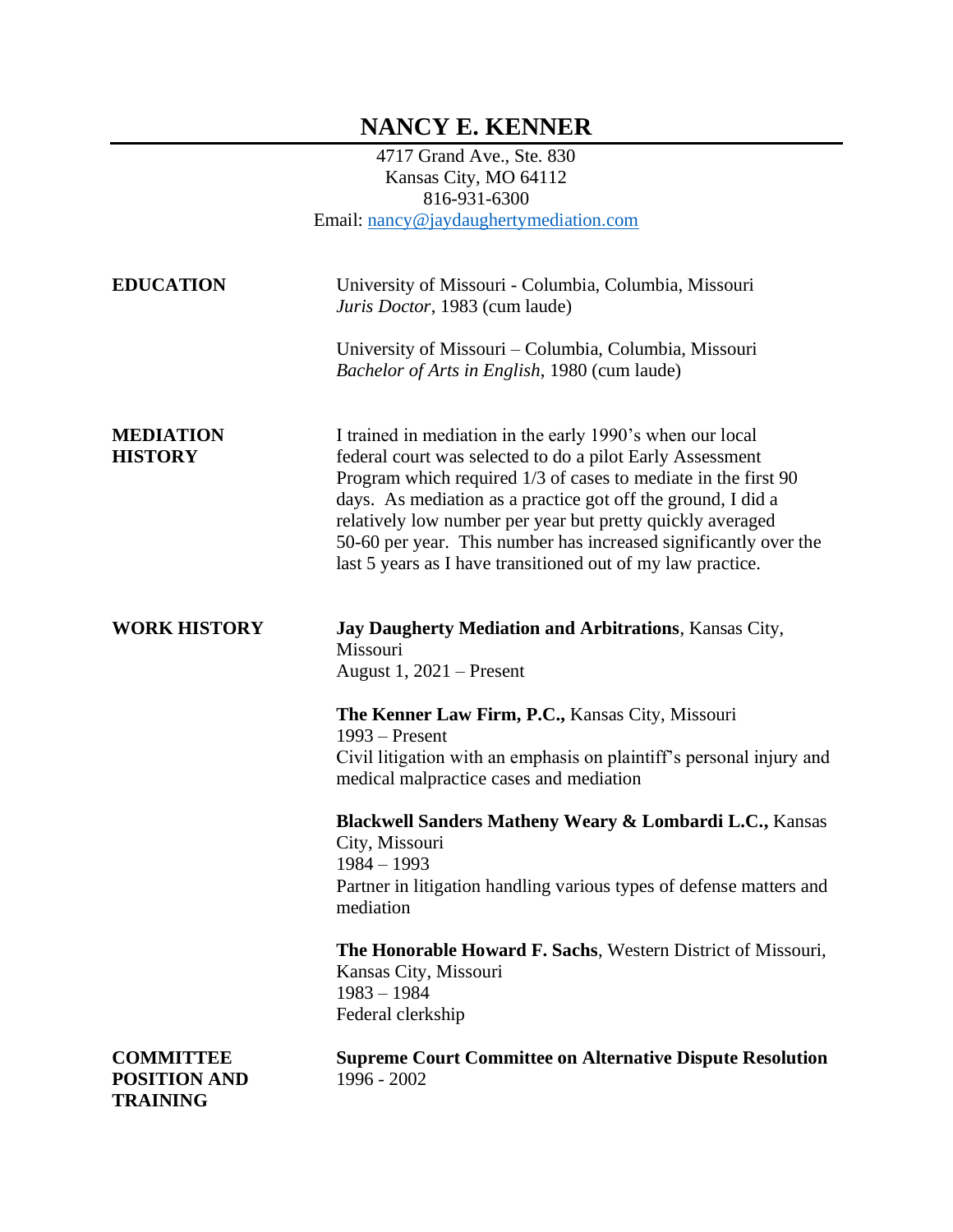| <b>POSITIONS HELD</b>                   | President, Association for Women Lawyers, Kansas City,<br>Missouri<br>2000                                                                                                                               |
|-----------------------------------------|----------------------------------------------------------------------------------------------------------------------------------------------------------------------------------------------------------|
|                                         | <b>President, Kansas City Metropolitan Bar Association</b><br>2012                                                                                                                                       |
|                                         | <b>Missouri Bar, Trustee</b><br>$2016$ – Present                                                                                                                                                         |
|                                         | University of Missouri – Columbia<br><b>Law School Foundation, Trustee</b><br>$2021$ – Present                                                                                                           |
|                                         | Kanbe's Market, Kansas City, Missouri<br><b>Board of Directors</b><br>$2021$ – Present                                                                                                                   |
| <b>AWARDS AND</b><br><b>RECOGNITION</b> | <b>Up and Coming Lawyer</b><br>$(Missouri Lawvers \textit{Weakly}) - 1998$                                                                                                                               |
|                                         | <b>Association for Women Lawyers</b><br>Woman of the Year $-2002$                                                                                                                                        |
|                                         | <b>KCMBA Congenial Counselor Award - 2004</b>                                                                                                                                                            |
|                                         | Daily Record Legal Leaders - 2005                                                                                                                                                                        |
|                                         | <b>KCMBA Presidents Award - 2008</b>                                                                                                                                                                     |
|                                         | Women Who Mean Business, Kansas City, Missouri<br>(Kansas City Business Journal) $-2011$                                                                                                                 |
|                                         | <b>Missouri Lawyers Weekly Women's Justice Award -</b><br><b>Litigation Practice</b> $-2012$                                                                                                             |
|                                         | <b>KCMBA Dean of the Trial Bar</b> $-2018$                                                                                                                                                               |
| <b>FAMILY</b>                           | Nancy is married to David Kenner, Attorney, and Professor at<br>Henry W. Bloch School of Management, University of Missouri -<br>Kansas City. The two have three children and a mastiff named<br>Hudson. |